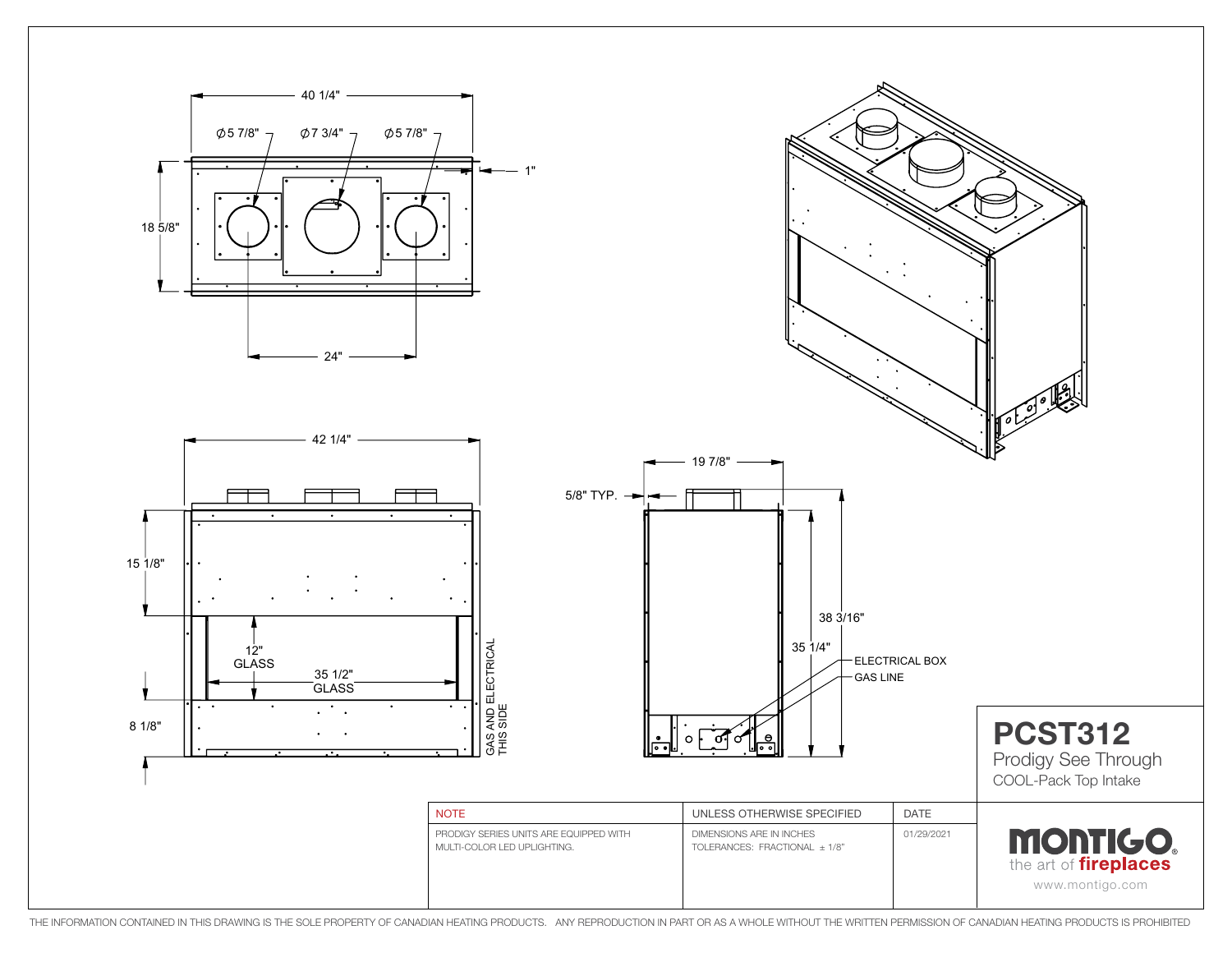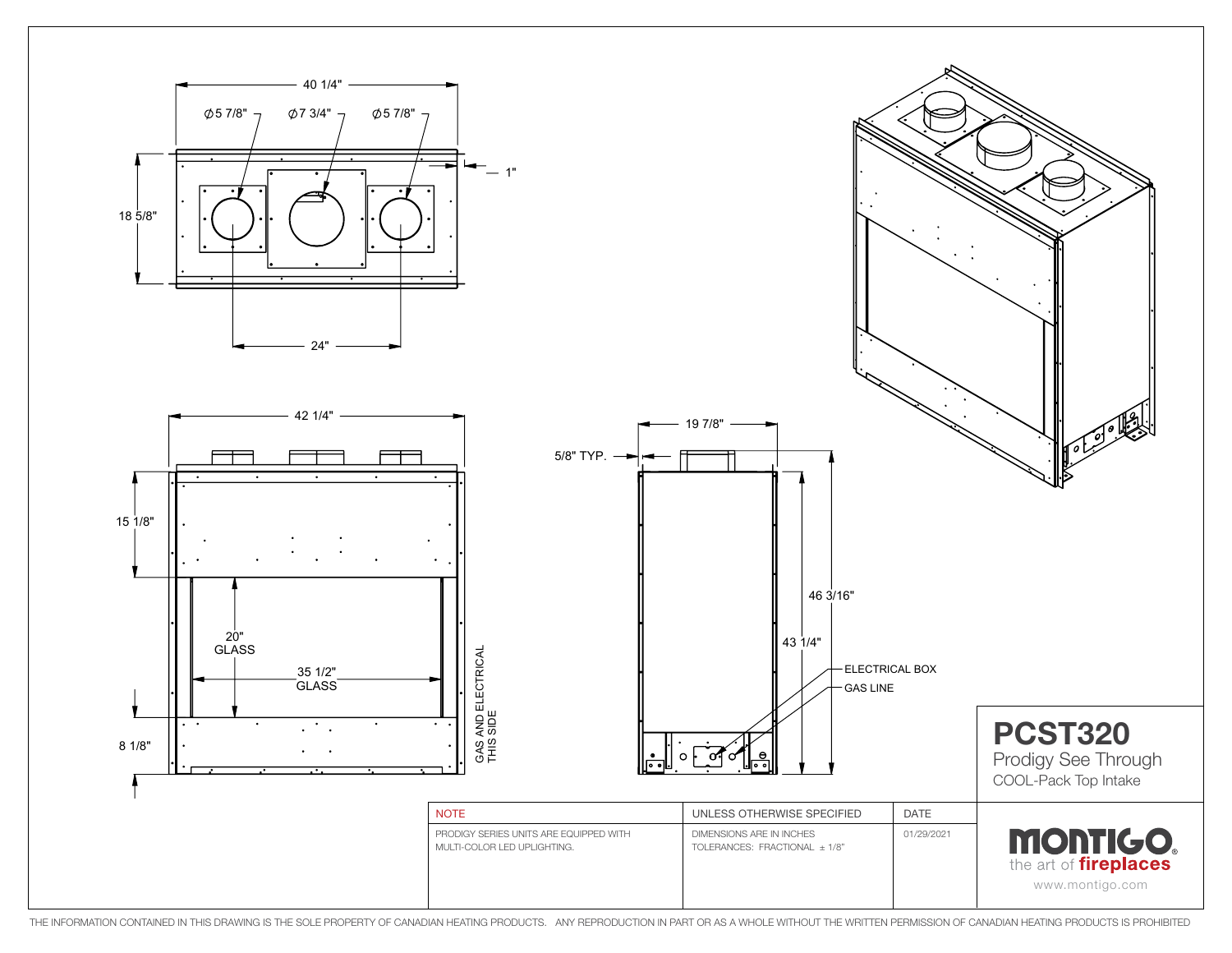

THE INFORMATION CONTAINED IN THIS DRAWING IS THE SOLE PROPERTY OF CANADIAN HEATING PRODUCTS. ANY REPRODUCTION IN PART OR AS A WHOLE WITHOUT THE WRITTEN PERMISSION OF CANADIAN HEATING PRODUCTS IS PROHIBITED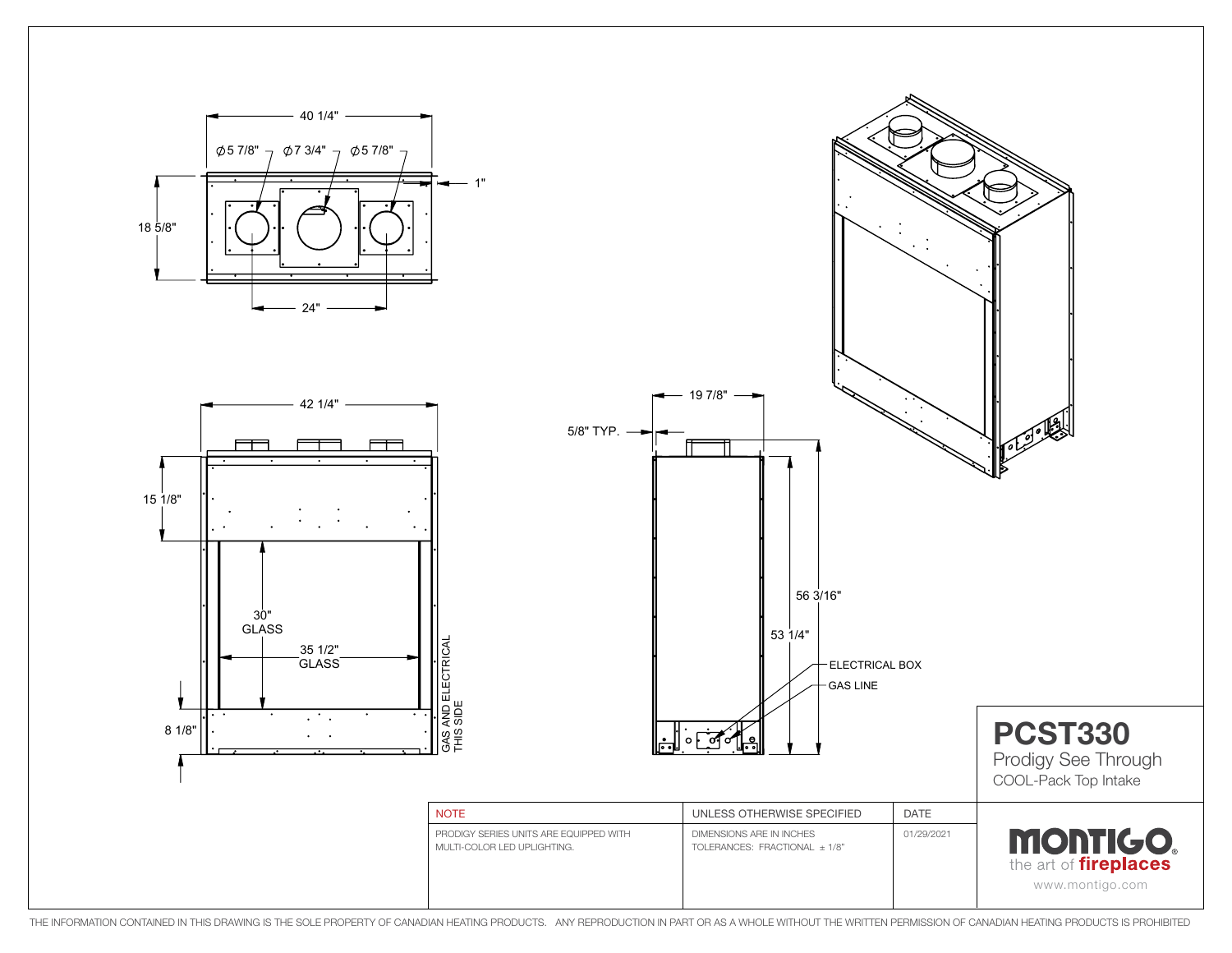

THE INFORMATION CONTAINED IN THIS DRAWING IS THE SOLE PROPERTY OF CANADIAN HEATING PRODUCTS. ANY REPRODUCTION IN PART OR AS A WHOLE WITHOUT THE WRITTEN PERMISSION OF CANADIAN HEATING PRODUCTS IS PROHIBITED